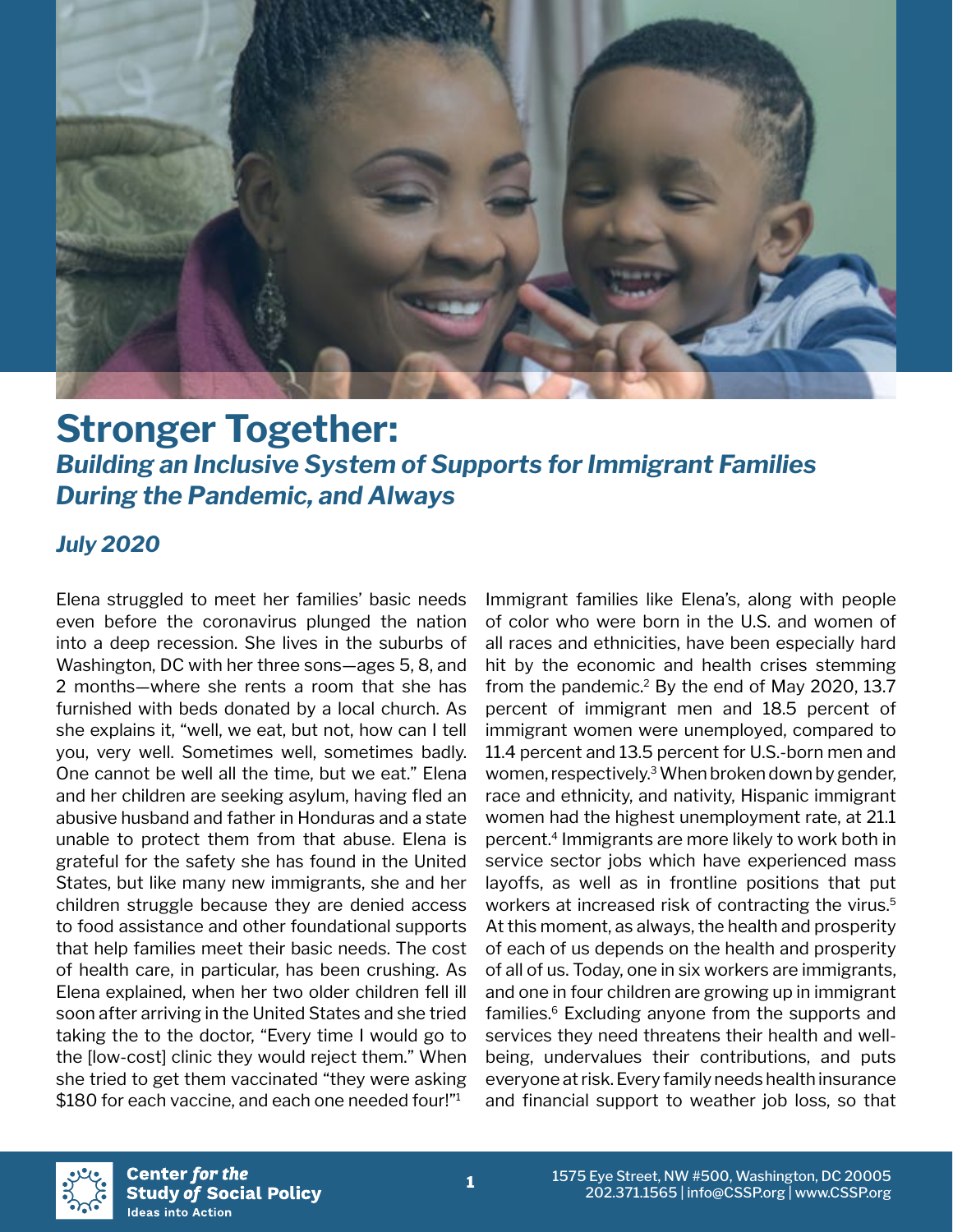we can contain the virus, mitigate the economic downturn, and build a stronger future for us all.

To date, the response to the pandemic, at the federal level, has excluded many immigrant families, and many others have been fearful of accessing health care and other services for which they are eligible because the Trump administration has systematically threatened immigrant families with racist and anti-immigrant rhetoric and policies.<sup>7</sup> Some states and localities have stepped in to support immigrant families during the pandemic, often in partnership with philanthropy and immigrantserving community-based organizations. But as states and localities face plummeting revenue and rapidly rising expenditures to cover increased public health services, unemployment benefits, and more, there is a limit to how much they can do to support immigrant families.<sup>8</sup> Local immigrantserving organizations are also, like many non-profits, struggling to stay afloat during the crisis, and have limited resources on which to draw to support families. The current situation demands federal action that includes immigrant families—protecting and promoting the well-being of all families now, and into the future.

### **An Inadequate System of Supports for Immigrant Families**

Before the pandemic, immigrant families already had limited access to supports and services. Federallyfunded programs that meet basic needs, including public health insurance and income support programs, both explicitly exclude many immigrant families, and have complex and difficult to navigate rules regarding immigrant eligibility that in practice exclude many more.

*• Health Insurance.* Noncitizens are less likely than citizens to work in jobs that provide health coverage, and many noncitizens are ineligible for public health insurance programs and cannot purchase insurance through Affordable Care Act marketplaces. Eligibility rules for Medicaid, the main public health insurance program for people with low incomes, and the related Children's Health Insurance Program (CHIP), are complex and vary by state. Lawful permanent resident (LPR) adults who have had green cards for less

than five years are barred from federally funded Medicaid in all states, and children who have been LPRs for less than five years are barred from federally-funded Medicaid and CHIP in 16 states. Undocumented immigrants, meanwhile, are categorically ineligible for federally-funded Medicaid and CHIP. Emergency Medicaid, which covers only the treatment of emergency conditions, is the only form of Medicaid available to all people regardless of immigration status. Lawfully present immigrants can purchase health insurance through the ACA marketplaces and receive subsidies towards their premiums, but undocumented immigrants cannot. As a result of these systemic restrictions and exclusions, noncitizens are significantly more likely to be uninsured than citizens. $9$  In 2018, among the nonelderly population, 23 percent of lawful permanent residents and 45 percent of undocumented immigrants were uninsured, compared to 9 percent of citizens.10

- *• Income and Nutritional Supports.*  Undocumented immigrants and immigrants on temporary visas are almost entirely ineligible for federally-funded income assistance through Temporary Assistance for Needy Families (TANF) and food assistance through the Supplemental Nutrition Assistance Program (SNAP), while lawful permanent residents often must wait five years to be eligible. School breakfast and lunch programs and the Special Supplemental Nutrition Program for Women, Infants and Children (WIC) are available to families regardless of immigration status.11
	- *• Unemployment Insurance.* In order to be eligible for unemployment insurance, workers must be unemployed "through no fault of their own," must have enough hours worked or wages earned in their "based period," and must be "able and available to work." Under current federal and state rules, undocumented workers are generally ineligible for unemployment benefits. Workers are required to have valid employment authorization during the base period, at the time they apply for unemployment benefits, and throughout the period in which they receive benefits. Immigrants with work authorization, including lawful permanent residents, Deferred

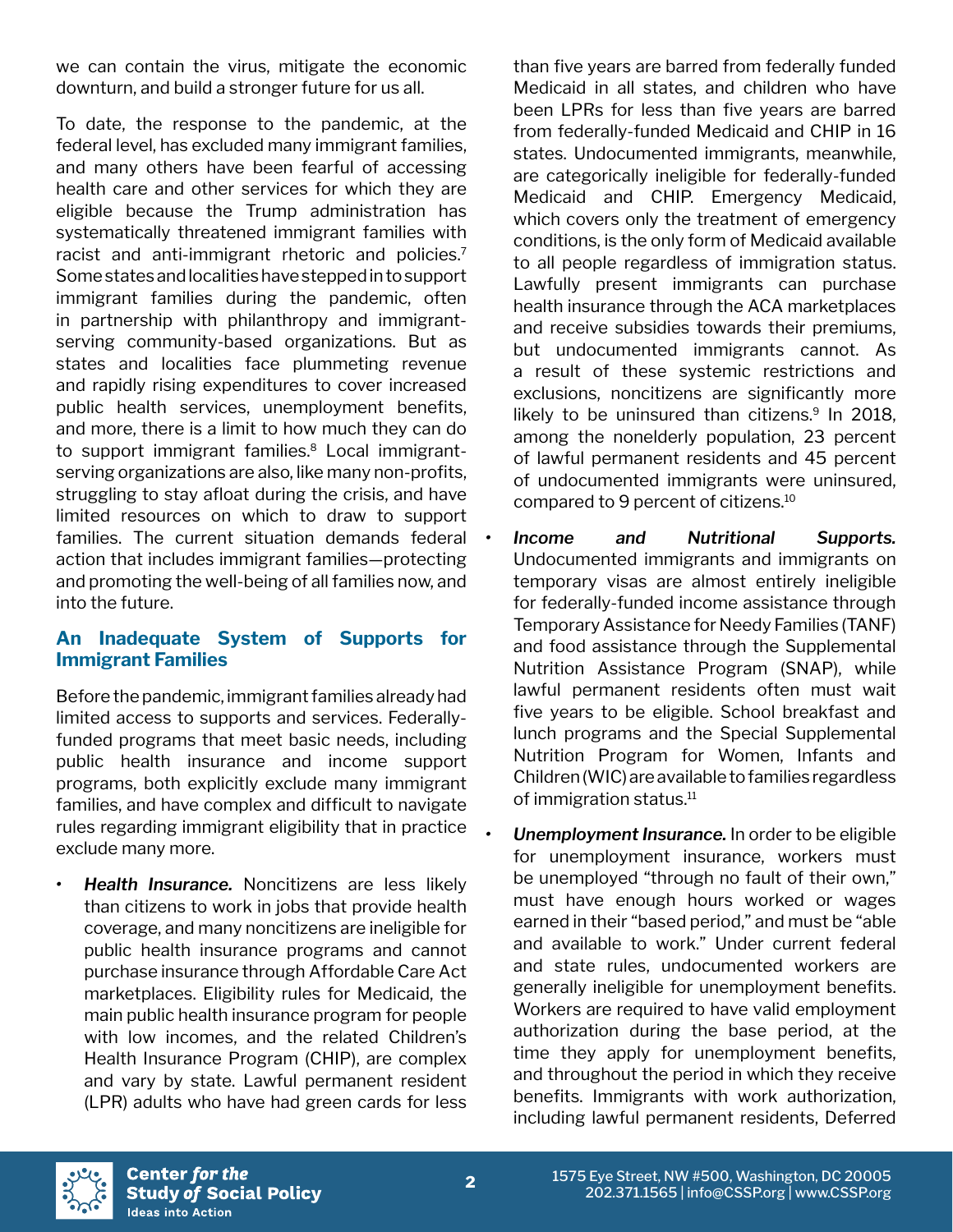

Action for Childhood Arrivals (DACA) recipients, Temporary Protected Status (TPS) recipients, and many others, are generally eligible for unemployment benefits.<sup>12</sup>

These restrictions on critical benefits threaten the economic security and stability of immigrant families. It has not always been this way. Until the 1970s, no federal laws barred non-citizens—even undocumented immigrants—from federally-funded public benefits. Under federal law, immigrants had access to social security benefits, unemployment insurance, cash assistance for families and people with disabilities, food stamps, and Medicaid on the same terms as citizens. States did, in a few cases, restrict immigrants' eligibility for some of these benefits. But the vast majority of states did not in fact, they generally did not ask applicants for assistance about their immigration status at all.13

Starting in the 1970s, changes in immigration law and public assistance law prompted a re-evaluation of immigrant eligibility for public benefits. In the midst of rising nativism and growing attention to undocumented immigration, the first federal restrictions on unauthorized immigrants' access to supports were instituted in 1972, with the exclusion of undocumented immigrants from the Supplemental Security Income (SSI) program. Exclusions of undocumented immigrants from Medicaid, Aid to Families with Dependent Children (AFDC), food stamps, and unemployment insurance followed.<sup>14</sup>

These exclusions of undocumented immigrants lay the foundation for greater restrictions in the 1990s. As well-funded anti-immigrant think tanks began to exert more influence in Washington and a resurgence of nativism was shaping state and local politics, Congress instituted the five year bar excluding many lawful permanent residents from Medicaid, TANF, SNAP and other basic supports in 1996.15

The Trump Administration has made excluding immigrants from social supports a central focus of its agenda, advancing rulemakings designed to discourage immigrant families from accessing supports to which they are entitled. Most notably, the administration's public charge rule, which went into effect just as the pandemic hit the US, jeopardizes certain immigrants' ability to receive green cards if they are deemed likely to use one of a number of public benefits at some point in the future.16 Research has shown that even before the rule went into effect, rumors about the rule and misinformation led families to avoid public benefits for fear of the immigration consequences.<sup>17</sup>

#### **Emergency COVID-19 Legislation Excludes Too Many Immigrant Families**

The emergency response packages enacted by Congress to date, in the Families First Coronavirus Response Act (FFCRA) and the Coronavirus Aid, Relief, and Economic Security (CARES) Act, are

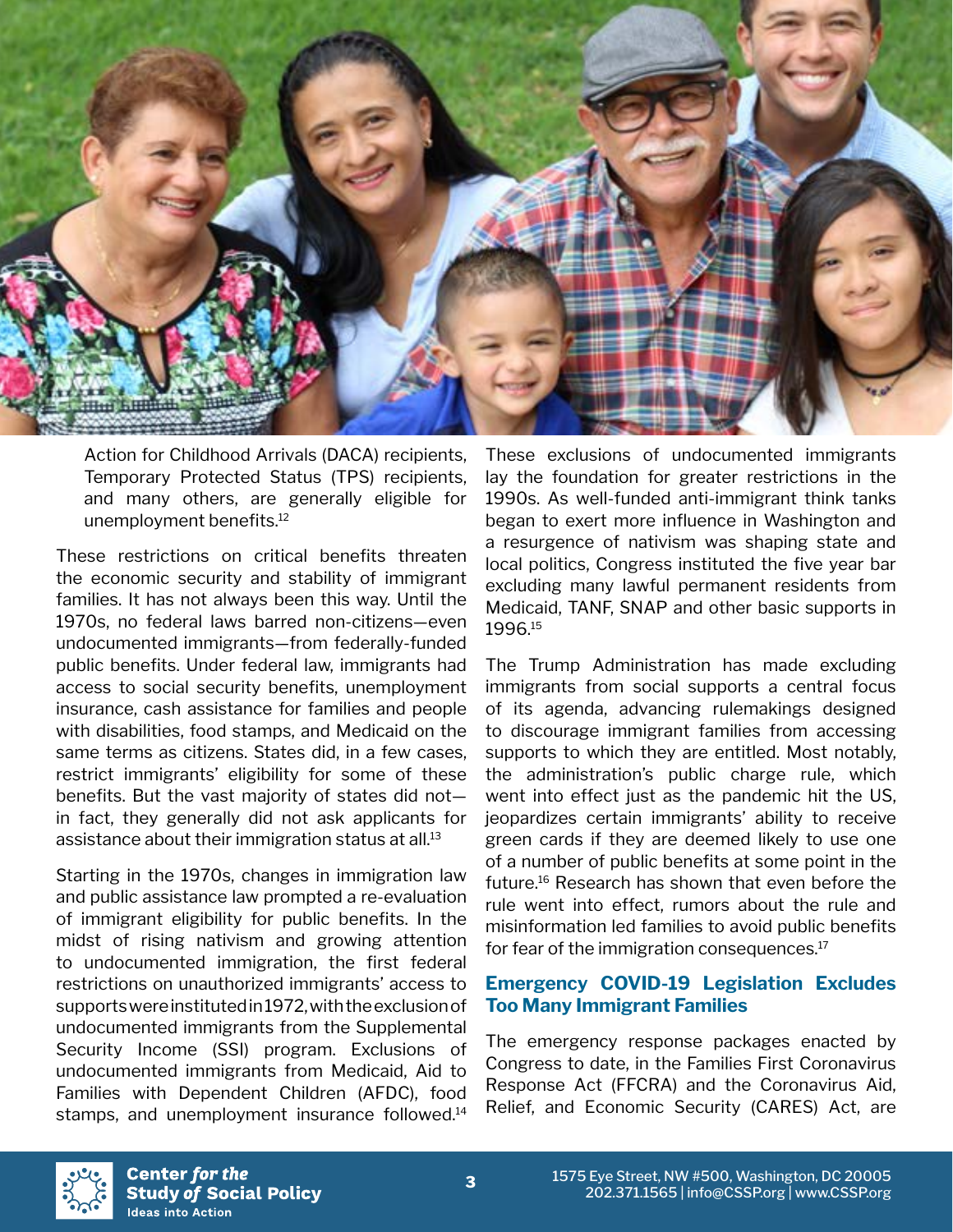providing critical support to millions of people, but they reinforce the systematic exclusion of many immigrant families.

- *• Health Insurance.* Under FFCRA and the CARES Act, states can use their Medicaid programs to provide free testing for COVID-19 to uninsured persons. Because these laws do not alter Medicaid eligibility rules, however, many immigrants do not benefit from this provision.<sup>18</sup> Some states have determined that testing, diagnosis and treatment of COVID-19 will be covered under emergency Medicaid, so families can access it regardless of immigration status, but Congress has not made this a nationwide policy.
- *• Unemployment benefits.* The largest and most significant income support for families in the emergency legislation are the unemployment benefit expansions under the CARES Act, including an additional \$600 per week in compensation for regular Unemployment Insurance claimants as well as many people traditionally left out of unemployment insurance.19 But these expansions do not extend to undocumented immigrants, who continue to be excluded from unemployment benefits.<sup>20</sup>
- *• Economic Impact Payments.* Under the CARES Act, Congress authorized a one-time emergency cash payment, also known the stimulus check, to help families weather the economic effects of the pandemic. Families are eligible for up to \$1,200 per adult and \$500 per child—amounts which phase out for higher income families. Many immigrant families are unable to claim the benefit altogether, however, because the legislation excludes those who file taxes with an Individual Taxpayer Identification Number (ITIN), rather than a Social Security Number. If just one filer in the family holds an ITIN, the entire family loses access to the emergency payments, even if their spouse or children hold Social Security Numbers. The Migration Policy Institute estimates that 15.4 million people are excluded from the stimulus payments because of these provisions, including nearly 5.5 million U.S. citizens or green card holders.<sup>21</sup>

As a result of these exclusions, the recovery legislation does significantly less to mitigate the economic impact of the crisis on immigrant families. Researchers at Columbia University's Center on Poverty and Social Policy project that the CARES Act provisions have the potential to reduce poverty to pre-crisis levels for many families if access is adequate, but not for immigrant families.<sup>22</sup>

The emergency legislation does include some critical funding for programs and institutions that serve families regardless of immigration status:

- *• Community Health Centers.* The CARES Act provides an additional \$1.3 billion in funding for fiscal year 2020 for Community Health Centers, which provide health care to families regardless of their immigration status or ability to pay, and are the critical institutions in many immigrant communities. But the funding falls short of need.
- *• Pandemic Electronic Benefit Transfer (P-EBT) Program.* The FFCRA creates the P-EBT program, which provides money for food to families who have lost access to free or reduced-priced school meals due to school closures. Like school meals, P-EBT is available to families regardless of immigration status, but the program has been slow to reach families as rates of food insecurity soar.<sup>23</sup>

In addition, the administration has taken some steps to reduce immigrant families' fears of accessing these and other services during the pandemic. The Department of Homeland Security issued an alert clarifying that it will not "consider testing, treatment, nor preventative care (including vaccines, if a vaccine becomes available) related to COVID-19 as part of a public charge inadmissibility determination," even if such treatment is provided by Medicaid. $24$  The Department has also stated that P-EBT will not be considered a public benefit for public charge purposes.25

But it could do more. While U.S. Immigration and Customs Enforcement has stated that it will not carry out enforcement operations at or near health care facilities during the pandemic,<sup>26</sup> in line with existing agency guidance against enforcement actions near "sensitive locations,"27 enforcement actions have

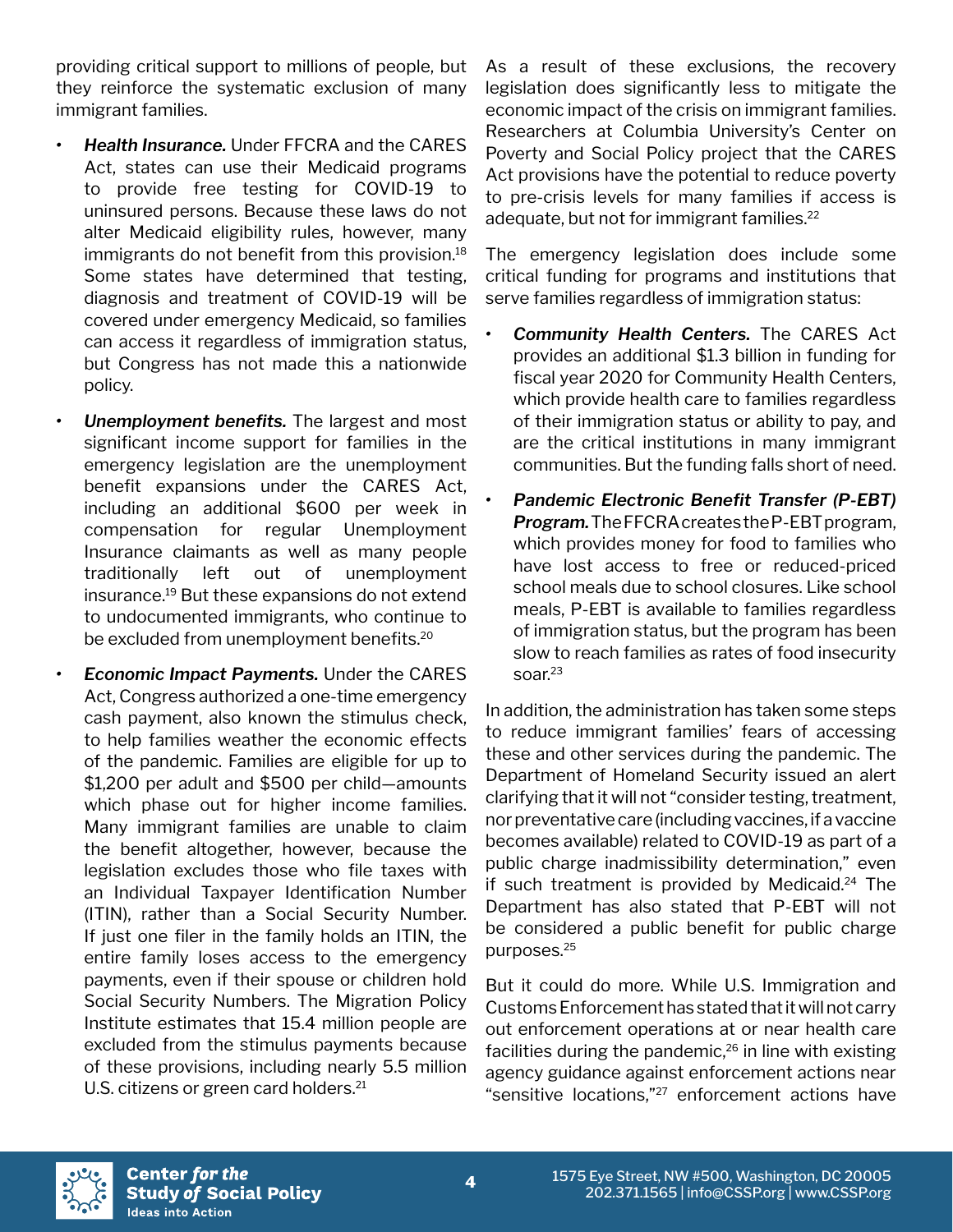

continued during the pandemic and families remain fearful of accessing care.<sup>28</sup>

#### **States and Localities are Stepping Up to Support Immigrant Families**

Now, as before the pandemic, immigrant families who are excluded from federal supports are relying on community organizations and state and local programs to survive economic hardship and illness. A number of states and localities have increased their funding for supports and services for immigrant families during the pandemic, and taken other steps to expand access, alongside and often in partnership with community-based organizations and philanthropy.

*Health Care.* In the states and localities that fund health insurance for people regardless of immigration status, this insurance remains a critical support for families during the pandemic.<sup>29</sup> Currently, six states and the District of Columbia provide statefunded health insurance for children regardless of immigration status, and the District of Columbia offers a similar program for adults.<sup>30</sup> Community health centers, which are a major source of care for immigrant families, have ramped up testing and virtual visits and filled gaps in medical care in myriad ways during the pandemic. But community health centers were underfunded before the pandemic hit,<sup>31</sup> and they are seeing declines in routine medical care, which is a major source of revenue, putting

their immediate and long-term viability at risk.32 In order to improve access to testing and treatment for COVID-19 for immigrant families, some states have defined testing and treatment for symptoms of COVID-19 as emergencies for the purposes of emergency Medicaid. Federal law makes emergency Medicaid available to people regardless of immigration status, and states determine the specific health conditions that qualify for emergency Medicaid. New York, for example, has clarified that coverage of COVID-19 testing, evaluation, and treatment are included under state emergency Medicaid for people whose income is 138 percent or less of the federal poverty level.<sup>33</sup>

*Income Support.* Cities and states across the country have created new disaster relief funds and unemployment funds to serve immigrant families left out of the federal response, often in partnership with private foundations. For example, California has created a disaster relief fund to provide a one-time cash benefit of \$500 per adult (up to a cap of \$1,000 per household) for undocumented Californians who are ineligible for unemployment insurance, and the Grantmakers Concerned with Immigrants and Refugees has pledged to raise additional money to support direct financial assistance to undocumented immigrant families in the state.<sup>34</sup> Similarly, Boston has created the Boston Immigrant COVID-19 Collaborative, with seed funding from the city and contributions from philanthropic organizations,

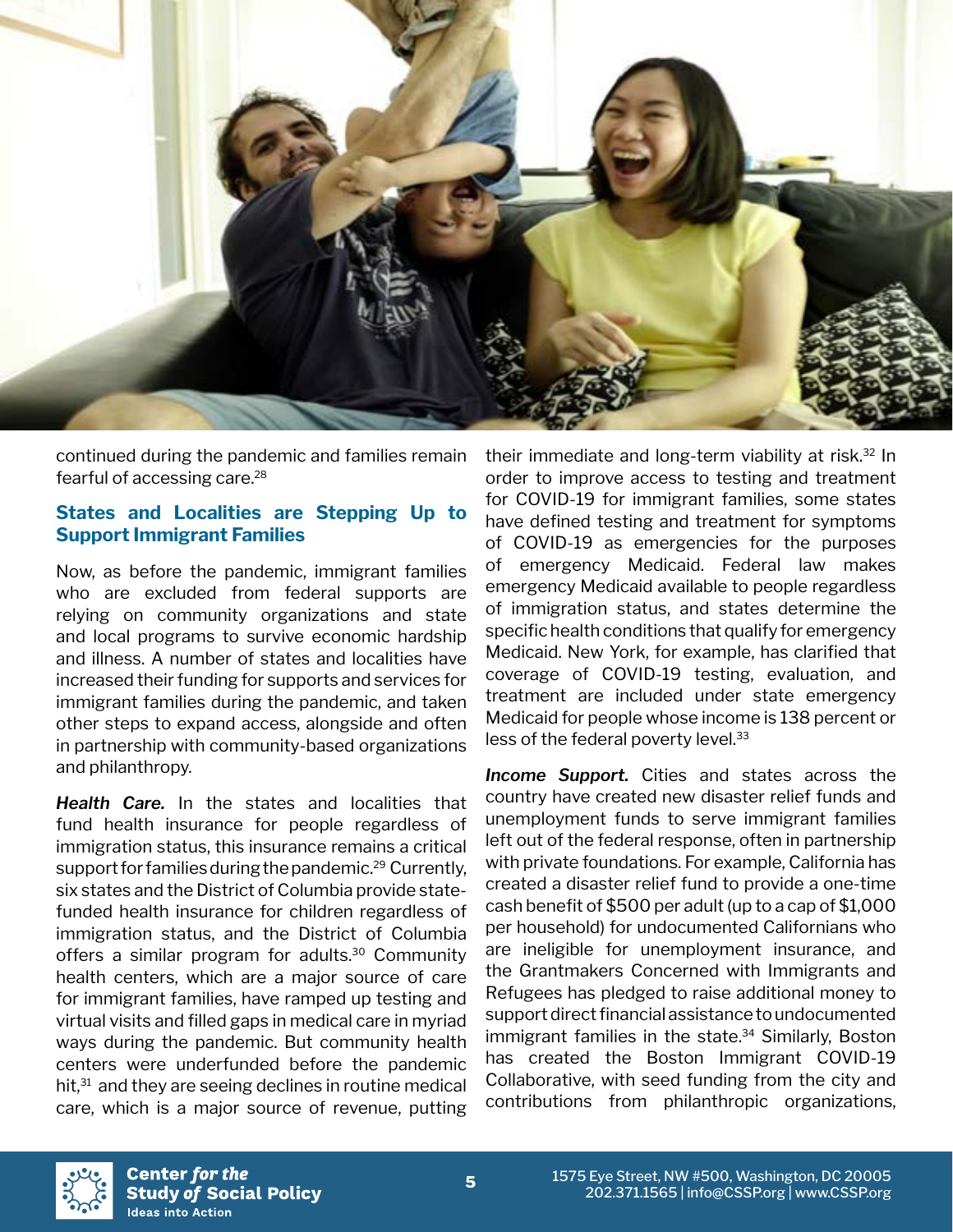including the Klarman Family Foundation and the Open Society Foundations, to provide direct payments to families through local immigrantserving organizations.<sup>35</sup> Finally, immigrant serving organizations across the country have increased direct financial assistance to families left out of the federal response. For example, CASA, one of the largest immigrant-serving organizations working in Maryland, Virginia, and Pennsylvania, has created a Solidarity Fund that will "directly distribute cash benefits to members who were unjustly and summarily ignored by the federal government in the CARES Act stimulus package."36

### **An Inclusive System of Supports, Now and Always**

While some states and localities, philanthropic organizations, and community-based organizations are providing critical supports to immigrant families during the pandemic, there is a limit to what they can accomplish with their limited resources. Moreover, many states and localities have not taken action to support immigrant families, and lack the infrastructure in immigrant-serving, community based organizations to do so, creating enormous geographic disparities in whether immigrant families can access the supports and services they need.

In order to provide immediate support to immigrant families during the pandemic, policymakers must ensure the federal response is inclusive of immigrant families. Congress should:

- Remove the requirement that people have a Social Security number to receive the economic impact payments, and any future stimulus payments, so that tax filers with ITINs can receive the benefit.
- Provide flexible funding to states for direct financial assistance to families with low incomes regardless of immigration status, along the lines of the proposed Coronavirus Emergency Assistance Grant program.37 This funding can bolster existing efforts to provide unemployment and disaster assistance to immigrant families at the state and local level, and help states and localities that have not yet created such programs do so.
- Declare that all testing, diagnosis, and treatment

services for COVID-19 can be covered under emergency Medicaid, so that families have full access to these services regardless of immigration status.

- Provide adequate funding to ensure that community health centers and other safety net providers can meet immigrant families' needs during this pandemic and remain open and ready to meet families' needs into the future.<sup>38</sup>
- Extend the P-EBT program, so that it can continue to help families through the summer until schools reopen, and if schools close again due to another outbreak down the road.

In addition to these legislative fixes, in order to reduce families' fears of accessing the supports for which they are eligible the administration must halt implementation of its public charge rule, and strictly enforce its sensitive locations policy so that families can seek medical care without fear of immigration enforcement. Because the Department of Homeland Security has violated its own sensitive locations policy in the past, Congressional oversight is critical to ensure compliance moving forward.<sup>39</sup>

These are the first steps that are necessary to ensure that the response to the pandemic includes immigrant families. In order to build the inclusive system of supports that we all need, however, lasting change is also necessary. Congress must repeal the "public charge" clause in immigration law, to ensure that it can never again be used to threaten immigrant families and discourage them from accessing the supports they need.<sup>40</sup> Congress must also eliminate immigrant restrictions in all programs that meet families' basic needs—including but not limited to public and subsidized health insurance, unemployment insurance, cash assistance, tax credits, and food assistance. These restrictions create artificial divisions between and within families. As Elena poignantly explains, "They give him all the help [referring to her two-month-old, who is a U.S. citizen]. Ellos [referring to her older children] don't have any help." Ultimately, these policies threaten the economic stability and health and well-being of all of us. Repealing these policies will make us better equipped to confront future crises, and ensure our families, communities and country are stronger at all times.

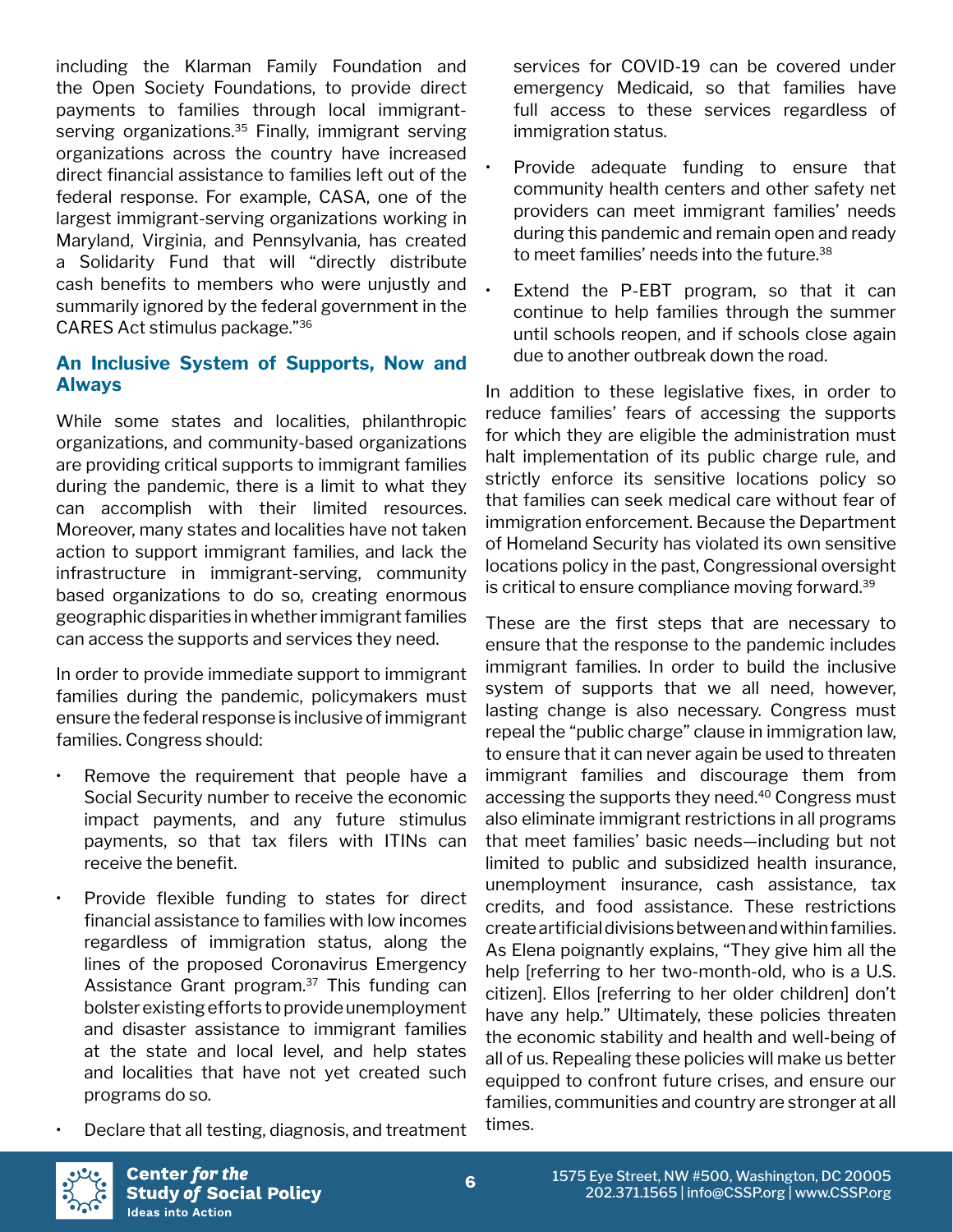

#### **Acknowledgments**

Center for the Study of Social Policy Senior Policy Analyst Elisa Minoff authored this brief. She is grateful for the thoughtful feedback from her colleagues Megan Martin and Valery Martinez.

This report is in the public domain. Permission to reproduce is not necessary. Published July 2020.

#### **Suggested Citation**

Minoff, Elisa. "Stronger Together: Building an Inclusive System of Supports for Immigrant Families During the Pandemic, and Always." Center for the Study of Social Policy, July 2020.

#### **Endnotes**

1 Interview with Elena (pseudonym), November 5, 2019, Hyattsville, Maryland. These are the ages of the children at the time of our interview.

<sup>2</sup> On the impact on communities of color, see Artiga, Samantha et al. "Communities of Color at Higher Risk for Health and Econom-ic Challenges due to COVID-19." Kaiser Family Foundation, April 7, 2020. Available at[: https://www.kff.org/coronavirus-covid-19/]( https://www.kff.org/coronavirus-covid-19/issue-brief/communities-of-color-at-higher-risk-for-health) [issue-brief/communities-of-color-at-higher-risk-for-health-and-economic-challenges-due-to-covid-19/.]( https://www.kff.org/coronavirus-covid-19/issue-brief/communities-of-color-at-higher-risk-for-health) On the impact on women, see Ewing-Nelson, Claire. "Despite Slight Gains in May, Women Have Still Been Hit Hardest by Pandemic Related Job Losses." National Women's Law Center, June 2020. Available at: [https://nwlc-ciw49tixgw5lbab.stackpathdns.com/wp-content/](ttps://nwlc-ciw49tixgw5lbab.stackpathdns.com/wp-content/uploads/2020/06/May-Jobs-FS.pdf) [uploads/2020/06/May-Jobs-FS.pdf](ttps://nwlc-ciw49tixgw5lbab.stackpathdns.com/wp-content/uploads/2020/06/May-Jobs-FS.pdf).

<sup>3</sup> Bureau of Labor Statistics, Table A-7 Employment status of the civilian population by nativity and sex, not seasonably adjusted.

4 On the impact on Latinx families generally, see Gonzalez, Dulce et al. "Hispanic Adults in Families with Noncitizens Disproportionately Feel the Economic Fallout from COVID-19." Urban Institute, May 6, 2020. Available at: [https://www.urban.org/research/](https://www.urban.org/research/publication/hispanic-adults-families-noncitizens-disproportionately-f) [publication/hispanic-adults-families-noncitizens-disproportionately-feel-economic-fallout-covid-19](https://www.urban.org/research/publication/hispanic-adults-families-noncitizens-disproportionately-f). For data broken down by race, gender, and nativity status, see "U.S. Unemployment Trends by Nativity, Gender, & Industry & More, Before and During the Pandemic." Migration Policy Institute. Available at: [https://www.migrationpolicy.org/programs/migration-data-hub/us-unem](https://www.migrationpolicy.org/programs/migration-data-hub/us-unemployment-trends-during-pandemic)[ployment-trends-during-pandemic.](https://www.migrationpolicy.org/programs/migration-data-hub/us-unemployment-trends-during-pandemic) Kochhar, Rakesh. "Hispanic women, immigrants, young adults, those with less education hit hardest by COVID-19 job losses." Pew Research Center, June 9, 2020. Available at: [https://www.pewresearch.org/fact](https://www.pewresearch.org/fact-tank/2020/06/09/hispanic-women-immigrants-young-adults-those-with-l)[tank/2020/06/09/hispanic-women-immigrants-young-adults-those-with-less-education-hit-hardest-by-covid-19-job-losses/](https://www.pewresearch.org/fact-tank/2020/06/09/hispanic-women-immigrants-young-adults-those-with-l).

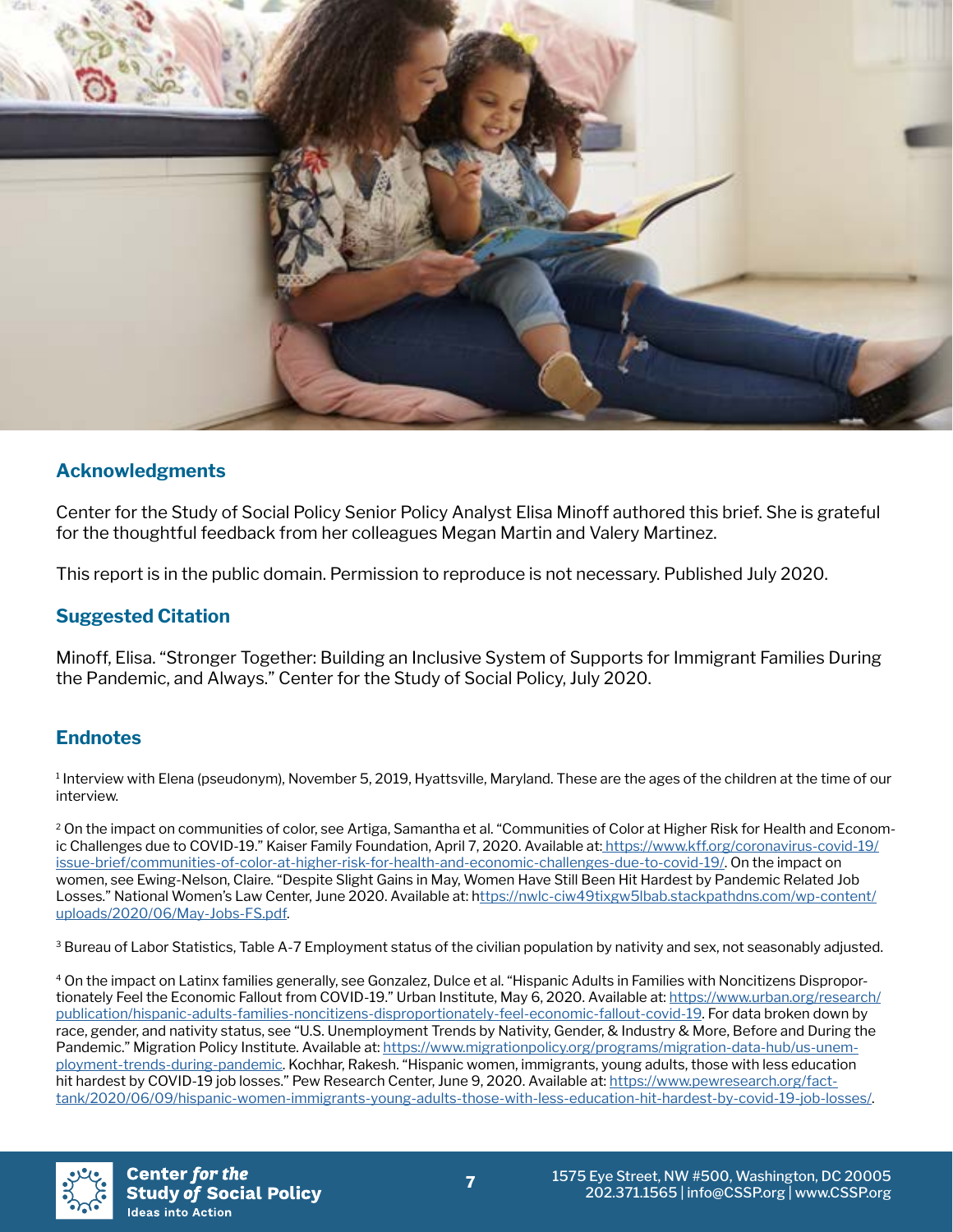5 On immigrant share of the workforce in vulnerable and frontline industries, see Gelatt, Julia. "Immigrant Workers: Vital to the U.S. COVID-19 Response, Disproportionately Vulnerable." Migration Policy Institute, Revised April 2020. Available at: [https://www.](https://www.migrationpolicy.org/research/immigrant-workers-us-covid-19-response) [migrationpolicy.org/research/immigrant-workers-us-covid-19-response](https://www.migrationpolicy.org/research/immigrant-workers-us-covid-19-response). On the demographics of frontline industries, see Rho, Hye Jin et al. "A Basic Demographic Profile of Workers in Frontline Industries." Center for Economic and Policy Research, April 7, 2020. Available at: <https://cepr.net/a-basic-demographic-profile-of-workers-in-frontline-industries/>. On immigrants in the health care field in particular, see Batalova, Jeanne. "Immigrant Health-Care Workers in the United States." Migration Policy Institute, May 14, 2020. Available at: [https://www.migrationpolicy.org/article/immigrant-health-care-workers-united-states.](https://www.migrationpolicy.org/article/immigrant-health-care-workers-united-states)

<sup>6</sup> Migration Policy Institute tabulation of data from U.S. Census Bureau, 2018 American Community Survey (ACS). Available at: <https://www.migrationpolicy.org/programs/data-hub/charts/children-immigrant-families> and [https://www.migrationpolicy.org/](https://www.migrationpolicy.org/programs/data-hub/charts/immigrant-share-us-population-and-civilian-) [programs/data-hub/charts/immigrant-share-us-population-and-civilian-labor-force.](https://www.migrationpolicy.org/programs/data-hub/charts/immigrant-share-us-population-and-civilian-)

<sup>7</sup> See, for example, Aleaziz, Hamed. "Immigrants Are Scared of Getting Coronavirus Treatment Because of Trump's Crackdown, Doctors and Lawyers Say." *BuzzFeed News*, April 13, 2020. Available at: [https://www.buzzfeednews.com/article/hamedaleaziz/](https://www.buzzfeednews.com/article/hamedaleaziz/immigrants-coronavirus-treatment-fears-public-char) [immigrants-coronavirus-treatment-fears-public-charge-policy](https://www.buzzfeednews.com/article/hamedaleaziz/immigrants-coronavirus-treatment-fears-public-char). Jan, Tracy. "Undocumented workers among those hit first—and worst—by the coronavirus shutdown." *Washington Post*, April 4, 2020. Available at: [https://www.washingtonpost.com/busi](https://www.washingtonpost.com/business/2020/04/05/undocumented-immigrants-coronavirus/)[ness/2020/04/05/undocumented-immigrants-coronavirus/](https://www.washingtonpost.com/business/2020/04/05/undocumented-immigrants-coronavirus/). On the Trump administration's systematic attack on immigrant families, see "The Invisible Wall: Policies that Threaten Immigrant Families." Protecting Immigrant Families, Updated February 24, 2020. Available at: [https://docs.google.com/document/d/1QNb-bh3lfcSgSVc\\_zwtrgE\\_WmyfYtUUsTSlO435hI3M/edit](https://docs.google.com/document/d/1QNb-bh3lfcSgSVc_zwtrgE_WmyfYtUUsTSlO435hI3M/edit).

<sup>8</sup> On states' fiscal woes, see McNichol, Elizabeth et al. "States Need Significantly More Fiscal Relief to Slow the Emerging Deep Recession." Center on Budget and Policy Priorities, April 14, 2020. Available at: [https://www.cbpp.org/research/state-budget](https://www.cbpp.org/research/state-budget-and-tax/states-need-significantly-more-fiscal-relief-to-s)[and-tax/states-need-significantly-more-fiscal-relief-to-slow-the-emerging-deep](https://www.cbpp.org/research/state-budget-and-tax/states-need-significantly-more-fiscal-relief-to-s). Leachman, Michael. "Projected State Shortfalls Grow as Economic Forecasts Worsen." Center on Budget and Policy Priorities, May 20, 2020. Available at: [https://www.cbpp.org/](https://www.cbpp.org/blog/projected-state-shortfalls-grow-as-economic-forecasts-worsen) [blog/projected-state-shortfalls-grow-as-economic-forecasts-worsen.](https://www.cbpp.org/blog/projected-state-shortfalls-grow-as-economic-forecasts-worsen)

9 Capps, Randy and Julia Gelatt. "Barriers to COVID-19 Testing and Treatment: Immigrants without Health Insurance Coverage in the United States." Migration Policy Institute, May 2020. Available at: [https://www.migrationpolicy.org/research/covid-19-test](https://www.migrationpolicy.org/research/covid-19-testing-treatment-immigrants-health-insurance)[ing-treatment-immigrants-health-insurance](https://www.migrationpolicy.org/research/covid-19-testing-treatment-immigrants-health-insurance).

<sup>10</sup> "Health Coverage of Immigrants." Kaiser Family Foundation, March 18, 2020. Available at: [https://www.kff.org/disparities-policy/](https://www.kff.org/disparities-policy/fact-sheet/health-coverage-of-immigrants/) [fact-sheet/health-coverage-of-immigrants/.](https://www.kff.org/disparities-policy/fact-sheet/health-coverage-of-immigrants/)

<sup>11</sup> Under SNAP, children are not subject to the five year bar, and refugees, people granted asylum, and some other groups are exempt from the five year bar in both programs. See Broder, Tanya et al. "Overview of Immigrant Eligibility for Federal Programs." National Immigration Law Center, December 2015. Available at: [https://www.nilc.org/issues/economic-support/overview-immelig](https://www.nilc.org/issues/economic-support/overview-immeligfedprograms/)[fedprograms/.](https://www.nilc.org/issues/economic-support/overview-immeligfedprograms/)

<sup>12</sup> Smith, Rebecca. "Immigrant Workers' Eligibility for Unemployment Insurance." National Employment Law Project, March 31, 2020. Available at:<https://www.nelp.org/publication/immigrant-workers-eligibility-unemployment-insurance/>.

13 While there were no immigration status restrictions in federal law, occupational restrictions—such as the original exclusion of domestic and farm workers from unemployment insurance and social security benefits—worked to exclude the majority of Mexican immigrants, while European immigrants were able to access these benefits. Fox, Cybelle. "Unauthorized Welfare: The Origins of Immigrant Status Restrictions in American Social Policy." Journal of American History, March 2016. Available at: [https://doi.](https://doi.org/10.1093/jahist/jav758) [org/10.1093/jahist/jav758.](https://doi.org/10.1093/jahist/jav758)

#### <sup>14</sup> *Ibid*.

<sup>15</sup> See Broder et al., "Overview of Immigrant Eligibility for Federal Programs." Denvir, Daniel. "How Nativism Went Mainstream." Jacobin, February 1, 2020. Available at: <https://www.jacobinmag.com/2020/02/all-american-nativism-california-immigration>. Sanchez, George. "Face the Nation: Race, Immigration, and the Rise of Nativism in Late Twentieth Century America," International Migration Review, 1997. Kulish, Nicholas and McIntire, Mike. "Why an Heiress Spent Her Fortune Trying to Keep Immigrants Out." New York Times, August 14, 2019. Available at: [https://www.nytimes.com/2019/08/14/us/anti-immigration-cordelia-scaife-may.](https://www.nytimes.com/2019/08/14/us/anti-immigration-cordelia-scaife-may) html. Fix, Michael and Zimmerman, Wendy. "The Legacies of Welfare Reform's Immigrant Restrictions." The Urban Institute, August 1998. Available at: <https://migration.ucdavis.edu/cf/more.php?id=120>.

<sup>16</sup> Houshyar, Shadi and Megan Martin. "Putting Our Children at Risk: The Impact of the Public Charge Rule on Immigrant Children and Families." Center for the Study of Social Policy, September 2019. Available at: [https://cssp.org/resource/putting-our-chil](https://cssp.org/resource/putting-our-children-at-risk-the-impact-of-the-public-charge-rule-on-immig)[dren-at-risk-the-impact-of-the-public-charge-rule-on-immigrant-children-and-families/](https://cssp.org/resource/putting-our-children-at-risk-the-impact-of-the-public-charge-rule-on-immig). Department of Homeland Security. "DHS Implements Inadmissibility on Public Charge Grounds Final Rule, February 24, 2020. Available at: [https://www.dhs.gov/](https://www.dhs.gov/news/2020/02/24/dhs-implements-inadmissibility-public-charge-grounds-final-rule) [news/2020/02/24/dhs-implements-inadmissibility-public-charge-grounds-final-rule](https://www.dhs.gov/news/2020/02/24/dhs-implements-inadmissibility-public-charge-grounds-final-rule).

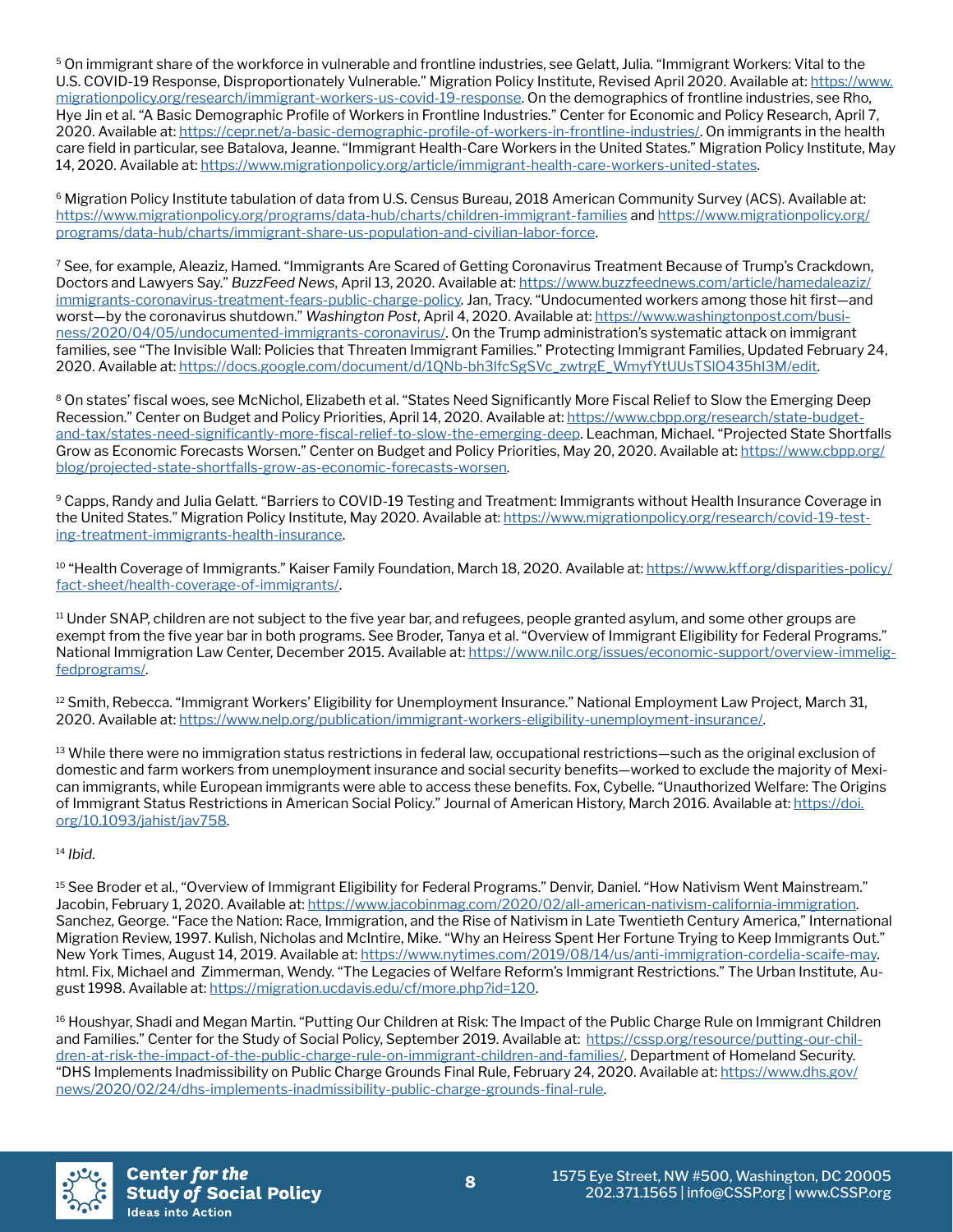<sup>17</sup> Haley, Jennifer M. "One if Five Adults in Immigrant Families with Children Reported Chilling Effects on Public Benefits Receipt in 2019. "Urban Institute, June 18, 2020. Available at: [https://www.urban.org/research/publication/one-five-adults-immigrant-fam](https://www.urban.org/research/publication/one-five-adults-immigrant-families-children-reported-chil)[ilies-children-reported-chilling-effects-public-benefit-receipt-2019](https://www.urban.org/research/publication/one-five-adults-immigrant-families-children-reported-chil). Straut-Eppsteiner, Holly. "Documenting through Service Provider Accounts Harm Caused by the Department of Homeland Security's Public Charge Rule." National Immigration Law Center, February 2020. Available at: [https://www.nilc.org/wp-content/uploads/2020/02/dhs-public-charge-rule-harm-document](https://www.nilc.org/wp-content/uploads/2020/02/dhs-public-charge-rule-harm-documented-2020-02.pdf)[ed-2020-02.pdf.](https://www.nilc.org/wp-content/uploads/2020/02/dhs-public-charge-rule-harm-documented-2020-02.pdf) "Summary of Research at the Intersection of Public Charge and Health." Protecting Immigrant Families, Updated April 2020. Available at: [https://protectingimmigrantfamilies.org/wp-content/uploads/2020/05/Public-Charge-and-Health-Liter](https://protectingimmigrantfamilies.org/wp-content/uploads/2020/05/Public-Charge-and-Health-Literatu)[ature-Review-2020-05-13.pdf.](https://protectingimmigrantfamilies.org/wp-content/uploads/2020/05/Public-Charge-and-Health-Literatu)

<sup>18</sup> "Update on Access to Health Care for Immigrants and Their Families." National Immigration Law Center, March 18, 2020. Available at: [https://www.nilc.org/wp-content/uploads/2020/03/immigrant-access-to-health-care-update.pdf.](https://www.nilc.org/wp-content/uploads/2020/03/immigrant-access-to-health-care-update.pdf)

19 "Unemployment Insurance Provisions in the Coronavirus Aid, Relief, and Economic Security (CARES) Act." National Employment Law Project, March 27, 2020. Available at: [https://www.nelp.org/publication/unemployment-insurance-provisions-coronavi](https://www.nelp.org/publication/unemployment-insurance-provisions-coronavirus-aid-relief-economic-s)[rus-aid-relief-economic-security-cares-act/](https://www.nelp.org/publication/unemployment-insurance-provisions-coronavirus-aid-relief-economic-s). In the week ending May 16, 2020, some 30 million workers claimed unemployment benefits that were more generous than they would have normally received. Eleven million of these workers would normaly have received no benefits at all. Stone, Chad. "CARES Act Measures Strengthening Unemployment Insurance Should Continue While Need Remains." Center on Budget and Policy Priorities, June 9, 2020. Available at: [https://www.cbpp.org/research/federal-bud](https://www.cbpp.org/research/federal-budget/cares-act-measures-strengthening-unemployment-insurance)[get/cares-act-measures-strengthening-unemployment-insurance-should-continue.](https://www.cbpp.org/research/federal-budget/cares-act-measures-strengthening-unemployment-insurance)

<sup>20</sup> "FAQ: Immigrant Workers' Rights and COVID-19-a Resource for Workers and Their Advocates." National Employment Law Project, National Immigration Law Center, OSH Law Project, Fact Sheet, April 10, 2020. Available at: [https://www.nelp.org/publica](https://www.nelp.org/publication/faq-immigrant-workers-rights-and-covid-19/)[tion/faq-immigrant-workers-rights-and-covid-19/.](https://www.nelp.org/publication/faq-immigrant-workers-rights-and-covid-19/)

<sup>21</sup> Chishti, Muzaffar and Jessica Bolder. "Vulnerable to COVID-19 and in Frontline Jobs, Immigrants are Mostly Shut Out of U.S. Relief." Migration Policy Institute, April 24, 2020. Available at: [https://www.migrationpolicy.org/article/covid19-immi](https://www.migrationpolicy.org/article/covid19-immigrants-shut-out-federal-relief)[grants-shut-out-federal-relief](https://www.migrationpolicy.org/article/covid19-immigrants-shut-out-federal-relief).

<sup>22</sup> Parolin, Zachary et al. "The CARES Act and POVERTY in the COVID-19 CRISIS: Supplemental Analysis." Center on Poverty and Social Policy at Columbia University, June 21, 2020 and Parolin, Zachary et al. "The CARES ACT and POVERTY in the COVID-19 CRISIS: Promises and Pitfalls of the Recovery Rebates and Expanded Unemployment Benefits." Center on Poverty and Social Policy at Columbia University, June 21, 2020. Available at: [https://www.povertycenter.columbia.edu/news-internal/coronavi](https://www.povertycenter.columbia.edu/news-internal/coronavirus-cares-act-forecasting-poverty-estim)[rus-cares-act-forecasting-poverty-estimates](https://www.povertycenter.columbia.edu/news-internal/coronavirus-cares-act-forecasting-poverty-estim).

<sup>23</sup> On the P-EBT Program, see "Pandemic EBT: A Critical Opportunity for States." Food Research & Action Center (FRAC), May 29, 2020. Available at: [https://frac.org/research/resource-library/pandemic-ebt.](https://frac.org/research/resource-library/pandemic-ebt) "Pandemic EBT." FRAC. Available at: [https://frac.org/](https://frac.org/pebt) [pebt](https://frac.org/pebt). "State Guidance on Pandemic EBT (P-EBT)." USDA Food and Nutrition Service. Available at: [https://www.fns.usda.gov/snap/](https://www.fns.usda.gov/snap/state-guidance-coronavirus-pandemic-ebt-pebt) [state-guidance-coronavirus-pandemic-ebt-pebt.](https://www.fns.usda.gov/snap/state-guidance-coronavirus-pandemic-ebt-pebt) DeParle, Jason. "Hunger Program's Slow Start Leaves Millions of Children Waiting." *New York Times*, May 26, 2020. Available at: [https://www.nytimes.com/2020/05/26/us/politics/child-hunger-coronavirus.](https://www.nytimes.com/2020/05/26/us/politics/child-hunger-coronavirus.html) [html](https://www.nytimes.com/2020/05/26/us/politics/child-hunger-coronavirus.html). On food insecurity, see Food Sufficiency and Food Security Tables, Household Pulse Survey, U.S. Census Bureau. Available at: [https://www.census.gov/programs-surveys/household-pulse-survey/data.html.](https://www.census.gov/programs-surveys/household-pulse-survey/data.html) For analysis of different survey data, but similar results, see Schanzenbach, Diane and Abigail Pitts. "Estimates of Food Insecurity During the COVID-19 Crisis: Results from the COVID Impact Survey Week 1." Northwestern Institute for Policy Research, May 13, 2020. Available at : [https://www.ipr.northwest](https://www.ipr.northwestern.edu/documents/reports/food-insecurity-covid_week1_report-13-may-2020.pd)[ern.edu/documents/reports/food-insecurity-covid\\_week1\\_report-13-may-2020.pdf](https://www.ipr.northwestern.edu/documents/reports/food-insecurity-covid_week1_report-13-may-2020.pd). Bauer, Lauren. "The COVID-19 Crisis Has Already Left Too Many Children Hungry in America." Hamilton Project, May 6, 2020. Available at: [https://www.hamiltonproject.org/](https://www.hamiltonproject.org/blog/the_covid_19_crisis_has_already_left_too_many_children_hungry_i) [blog/the\\_covid\\_19\\_crisis\\_has\\_already\\_left\\_too\\_many\\_children\\_hungry\\_in\\_america](https://www.hamiltonproject.org/blog/the_covid_19_crisis_has_already_left_too_many_children_hungry_i).

<sup>24</sup> "Public Charge." USCIS. Available at: <https://www.uscis.gov/green-card/green-card-processes-and-procedures/public-charge>.

<sup>25</sup> See e-mail from Caroline Milliken, USDA FNS, April 22, 2020 stating "The Department of Homeland Security has stated P-EBT would not be considered a public benefit under the public charge inadmissibility rule or policy. Receiving nutrition assistance through P-EBT would not make an immigrant a 'public charge.'"

26 "ICE Guidance on COVID-19" U.S. Immigration and Customs Enforcement. Available at: [https://www.ice.gov/coronavirus#w](https://www.ice.gov/coronavirus#wcm-survey-target-id)[cm-survey-target-id.](https://www.ice.gov/coronavirus#wcm-survey-target-id) Sacchetti, Maria and Arelis Herandez. "ICE to stop most immigration enforcement inside U.S., will focus on criminal during coronavirus outbreak." *Washington Post*, March 18, 2020. Available at: [https://www.washingtonpost.com/national/](https://www.washingtonpost.com/national/ice-halting-most-immigration-enforcement/2020/03/18/d0516228) [ice-halting-most-immigration-enforcement/2020/03/18/d0516228-696c-11ea-abef-020f086a3fab\\_story.html.](https://www.washingtonpost.com/national/ice-halting-most-immigration-enforcement/2020/03/18/d0516228)

<sup>27</sup> Memorandum from John Morton to Field Office Directors, Special Agents in Charge, and Chief Counsel, U.S. Immigration and Customs Enforcement, October 24, 2011. "Enforcement Actions at or Focused on Sensitive Locations." Available at: [https://www.](https://www.ice.gov/doclib/ero-outreach/pdf/10029.2-policy.pdf) [ice.gov/doclib/ero-outreach/pdf/10029.2-policy.pdf.](https://www.ice.gov/doclib/ero-outreach/pdf/10029.2-policy.pdf)